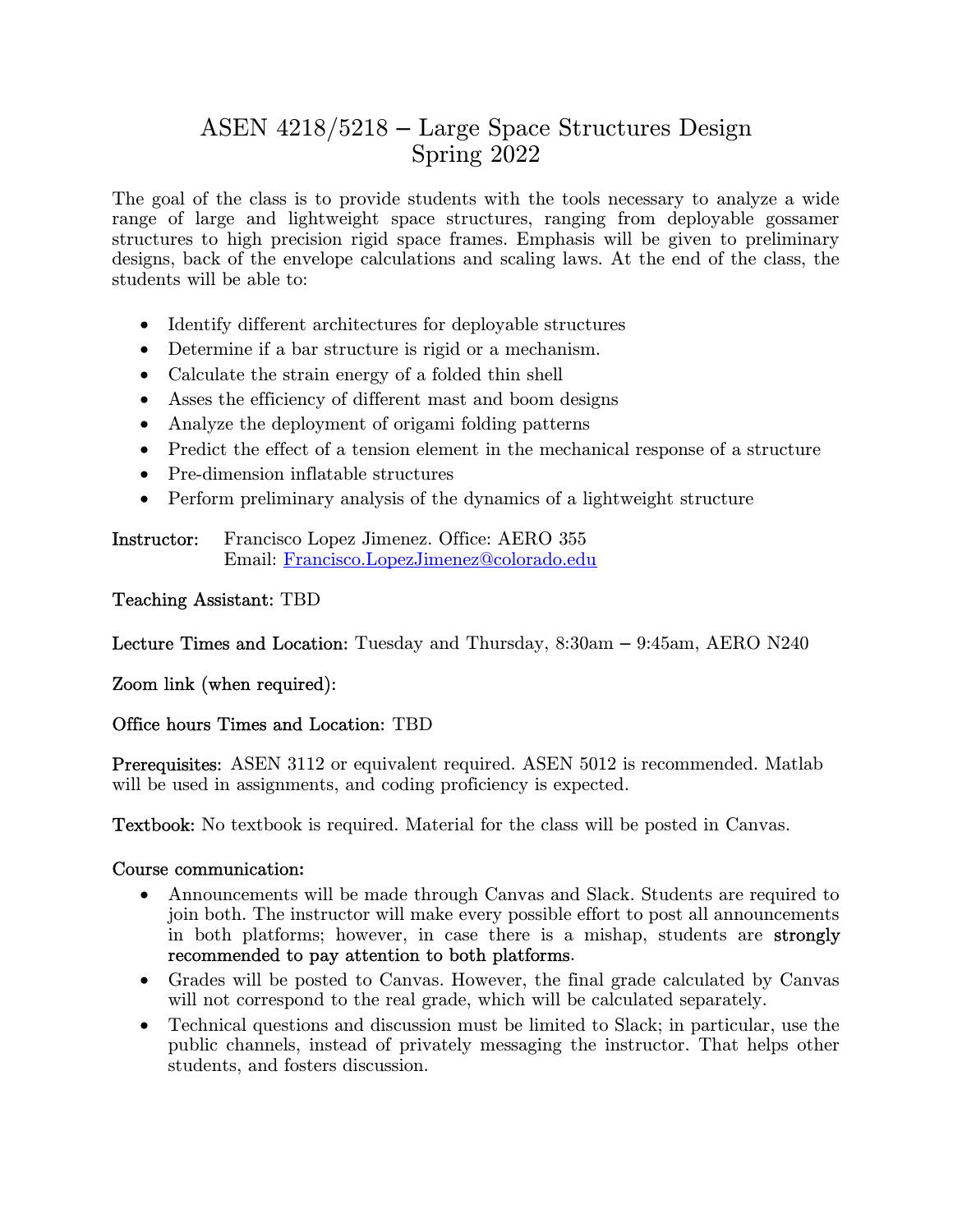Students will also be able to use email to communicate with the instructor. Please, start the subject of each email with "ASEN 5212". This will make sure that emails can be identified at the end of the course and no regrading request is neglected.

### GRADING

The final grade will be evaluated based on homework assignments (30%), two midterm exams (20% each) and a final project (30%). All must be written in Word/Latex, or by hand and scanned/digitized, and then submitted to Gradescope.

Plagiarism or any other form of cheating in any of the assignments, exams, or the final project will result in failing the course. As a reminder: using someone else's code, or not referencing the source of items (images, formulas, etc.) used in homework or project reports, are also forms of plagiarism.

Requests to regrade any item need to be submitted within two weeks of the date in which the assignment or exam is returned to students. The request needs to be submitted in writing, through any of the available forms of communication. They will include the original problem, a written statement stating what the grading error was, and the suggested correct grade. Note: this procedure can only be used in the case of mistakes during grading, not to argue about the rubric.

#### HOMEWORK ASSIGNMENTS

Homework assignments must be turned in before the deadline, which will be specified in each homework set. No late assignments will be accepted for credit. Six or seven homework assignments are expected through the semester, with due dates approximately every other week.

The assignment with lowest grade will be dropped when evaluating the final grade. In addition, the assignment with the second lowest grade will be substituted by the average of that assignment, and the rest of assignments. Example: If the scores in the homework assignments are 80, 60, 90, 95, 65, 85, then the score of 60 will be dropped, and the score of 65 will instead be substituted by  $(65 + (80 + 90 + 95 + 85)/4)/2$ .

There will be the opportunity to submit a correction of your assignment for a small bonus in grade. If you submit a document with a self-grading, based on the provided solution and rubric, you will receive a 5% bonus. If you submit a correction (i.e., explaining what you did wrong, why, and what you should have done), you will recover 20% of the grade you lost. There will be specific instructions released with the solution of every assignment. Also, please refer to the video of the first lecture for more details.

### EXAMS

The exams will take place on Thursday March 3rd and Thursday April 21st. Format is yet to be decided. The specific material covered on each midterm will be detailed in class.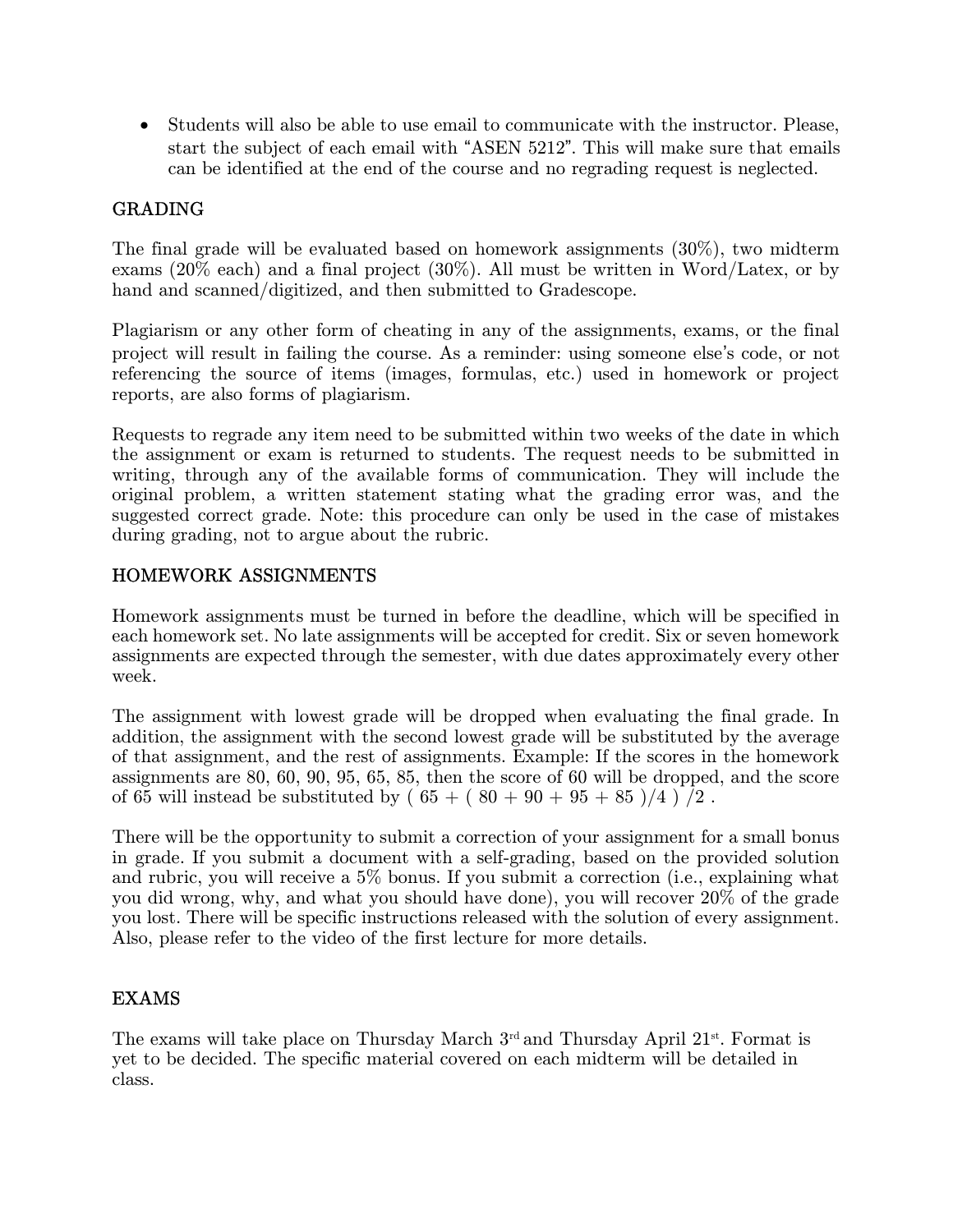### FINAL PROJECT

The purpose of the project is to allow students to actively explore a topic they are particularly interested in. It can be done in groups of up to three (for ASEN 5218) or four (for ASEN 4218) people. Mixed groups are allowed, but all students will be graded as if registered for ASEN 5218. The expected amount of work will take into account the number of members in the team. It will be graded based on relevance, technical quality, and overall writing and presentation. Details on the project, including topics, timeline, and the possibility of oral presentations, will be provided later. Please refer to the video of the first lecture for more details.

### COURSE CONTENT

The following list of topics is not comprehensive. The instructor reserves the right to adapt the course content to adapt to the progress of the course and the interest of the students.

Bar structures

- Rigidity of structures
- Trusses
- Tessellations
- Space frames

Mechanisms

- Kinematics of linkages
- Pantographs
- Rigid panel structures

Flexible structures

- Foldable booms
- Flexible shells
- Bi-stable structures
- High strain composites

#### Tension structures

- Balloons and inflatables
- Membrane structures and solar sails
- Tensegrity

#### Origami

- Rigid foldable origami
- Miura-Ori pattern and derivatives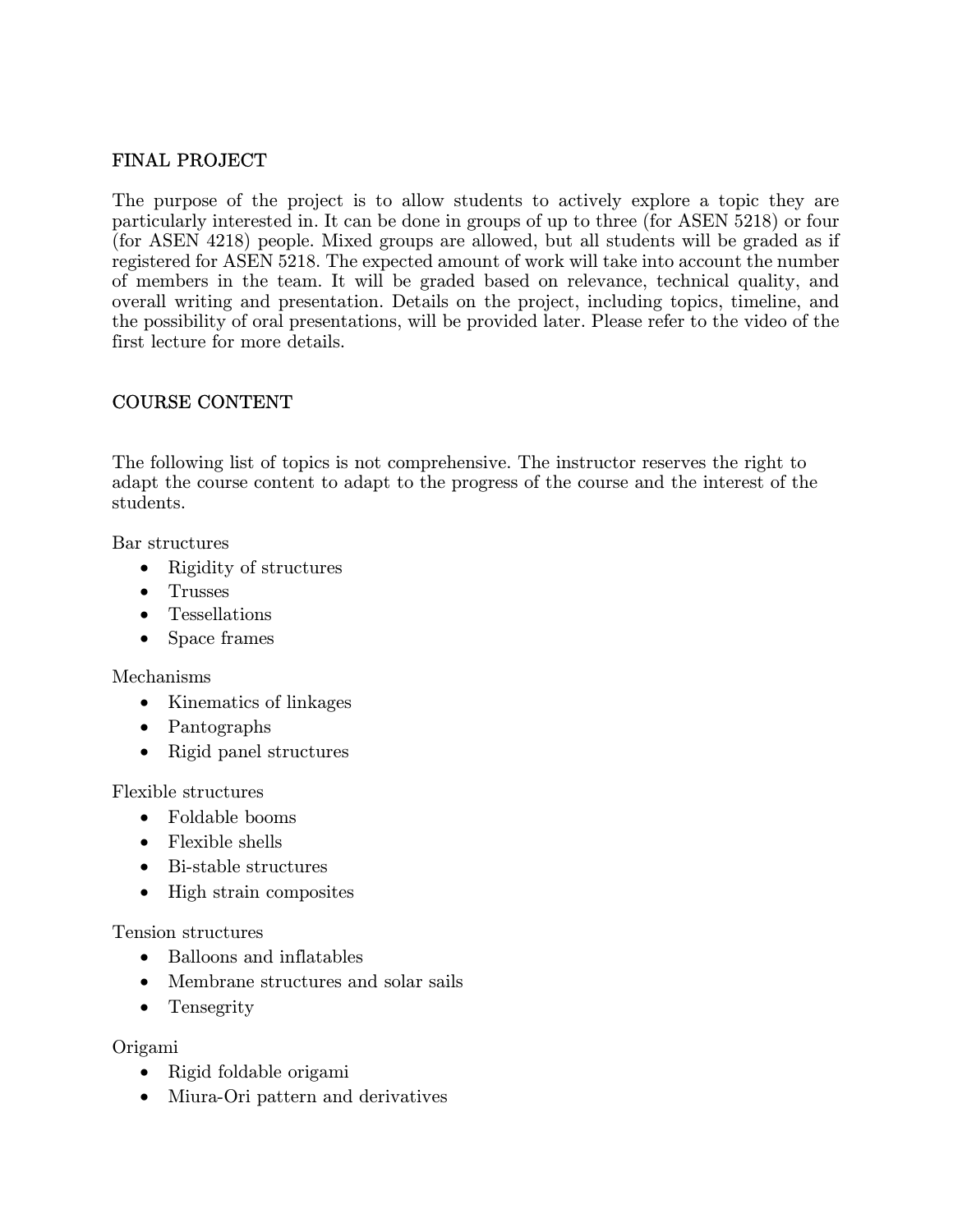• Curved folding

Requirements for large space structures

- Optical performance
- Dynamic response of lightweight structures
- Testing on non-zero gravity

## COURSE EXPECTATIONS AND LIFE DURING COVID

This a senior elective / graduate course, and as such, professionalism, initiative and selfsufficiency are expected from students. Deadlines (for assignments, for regrading requests, to give notice of conflicts) will be enforced, if nothing else to ensure fairness among students. Students are encouraged to attend office hours and receive all the help needed to complete assignments; however, they will be expected to come with specific questions after having already attempted to solve the assignments.

The grading for the assignments, particularly when it relates to dropping those with low scores, is designed to add flexibility and allow students to deal with short term emergencies without affecting their grade. Please, do not ask for an extension for the homework assignments, even if it is short. Be on time or let that the assignment that is dropped.

This is also a course based on previous material (e.g., basics in stress and strain, constitutive laws) that will be reviewed only briefly if at all. Students are expected to review independently if they need to refresh concepts; suggested reading will be provided if needed/requested.

However.

I understand that life happens, particularly during a pandemic, which will certainly still apply to the Spring of 2022. If you have an emergency (loss of job, sickness in family, mental health issues, unforeseen COVID related difficulties), please let me know as soon as possible. Even if you are just overwhelmed by your life situation, please let me know as soon as possible. I expect professional, serious, focused students, not robots. I believe we can all distinguish between minor issues or troubles with planning (which are the reason for the flexibility in grading), and major difficulties (that require a different, more substantial response). But I can only help you if you give me enough warning, and we can take action when it is still possible to do so (not, say, after the solution for an assignment is posted). So, if something happens, let me know, and we will figure something out.

Let's try to have the best semester possible.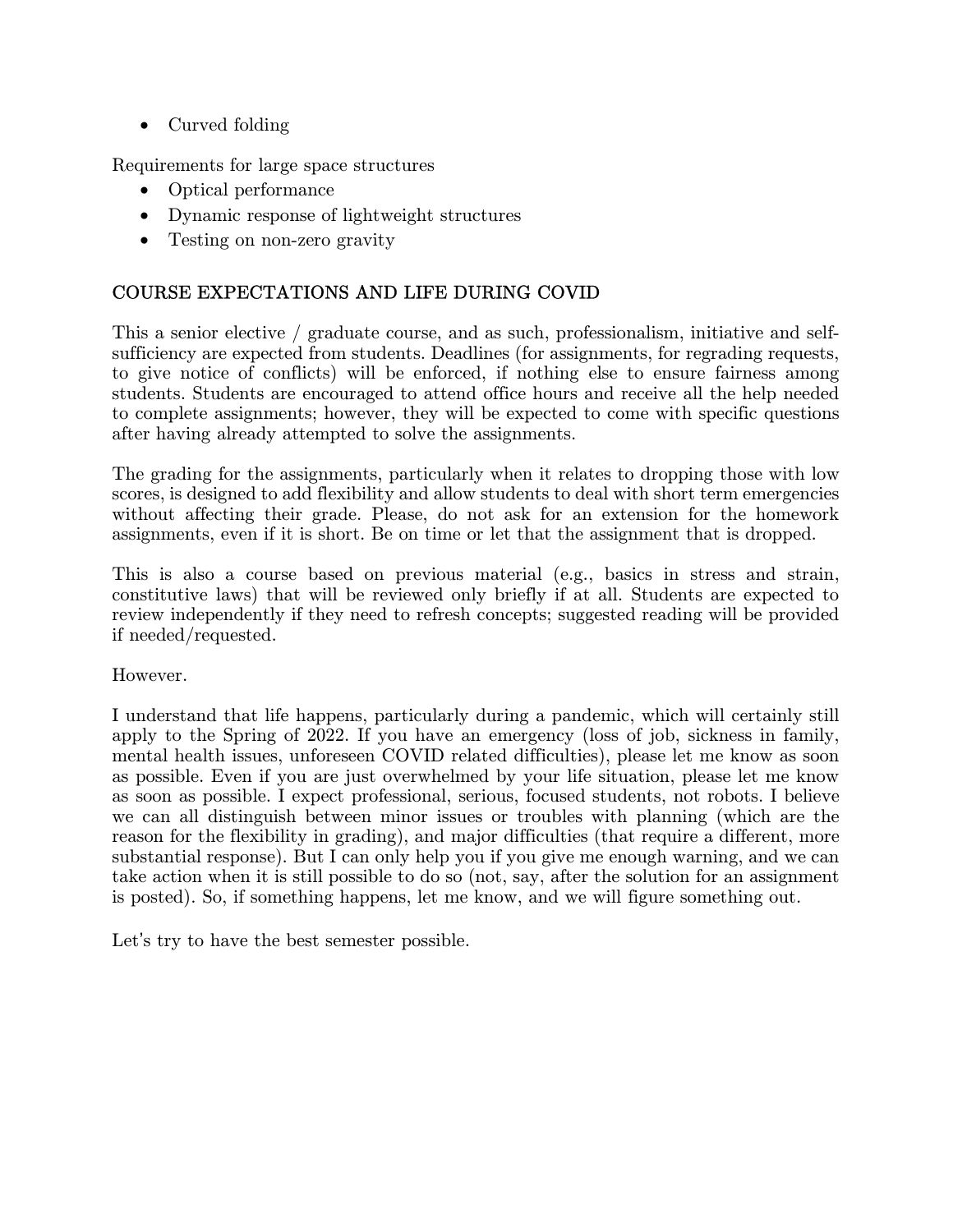### CLASSROOM BEHAVIOR

Both students and faculty are responsible for maintaining an appropriate learning environment in all instructional settings, whether in person, remote or online. Those who fail to adhere to such behavioral standards may be subject to discipline. Professional courtesy and sensitivity are especially important with respect to individuals and topics dealing with race, color, national origin, sex, pregnancy, age, disability, creed, religion, sexual orientation, gender identity, gender expression, veteran status, political affiliation or political philosophy. For more information, see the policies on classroom behavior and the Student Conduct & Conflict Resolution policies.

### REQUIREMENTS FOR COVID-19

As a matter of public health and safety, all members of the CU Boulder community and all visitors to campus must follow university, department and building requirements and all public health orders in place to reduce the risk of spreading infectious disease. Students who fail to adhere to these requirements will be asked to leave class, and students who do not leave class when asked or who refuse to comply with these requirements will be referred to Student Conduct and Conflict Resolution. For more information, see the policy on classroom behavior and the Student Code of Conduct. If you require accommodation because a disability prevents you from fulfilling these safety measures, please follow the steps in the "Accommodation for Disabilities" statement on this syllabus.

CU Boulder currently requires masks in classrooms and laboratories regardless of vaccination status. This requirement is a precaution to supplement CU Boulder's COVID-19 vaccine requirement. Exemptions include individuals who cannot medically tolerate a face covering, as well as those who are hearing-impaired or otherwise disabled or who are communicating with someone who is hearing-impaired or otherwise disabled and where the ability to see the mouth is essential to communication. If you qualify for a maskrelated accommodation, please follow the steps in the "Accommodation for Disabilities" statement on this syllabus. In addition, vaccinated instructional faculty who are engaged in an indoor instructional activity and are separated by at least 6 feet from the nearest person are exempt from wearing masks if they so choose.

If you feel ill and think you might have COVID-19, if you have tested positive for COVID-19, or if you are unvaccinated or partially vaccinated and have been in close contact with someone who has COVID-19, you should stay home and follow the further guidance of the Public Health Office (contacttracing@colorado.edu). If you are fully vaccinated and have been in close contact with someone who has COVID-19, you do not need to stay home; rather, you should self-monitor for symptoms and follow the further guidance of the Public Health Office (contacttracing@colorado.edu). Please notify the instructor by email if you are to be absent due to illness or quarantine; it is not required to state the nature of the illness.

### ACCOMMODATION FOR DISABILITIES

If you qualify for accommodations because of a disability, please submit your accommodation letter from Disability Services to your faculty member in a timely manner so that your needs can be addressed. Disability Services determines accommodations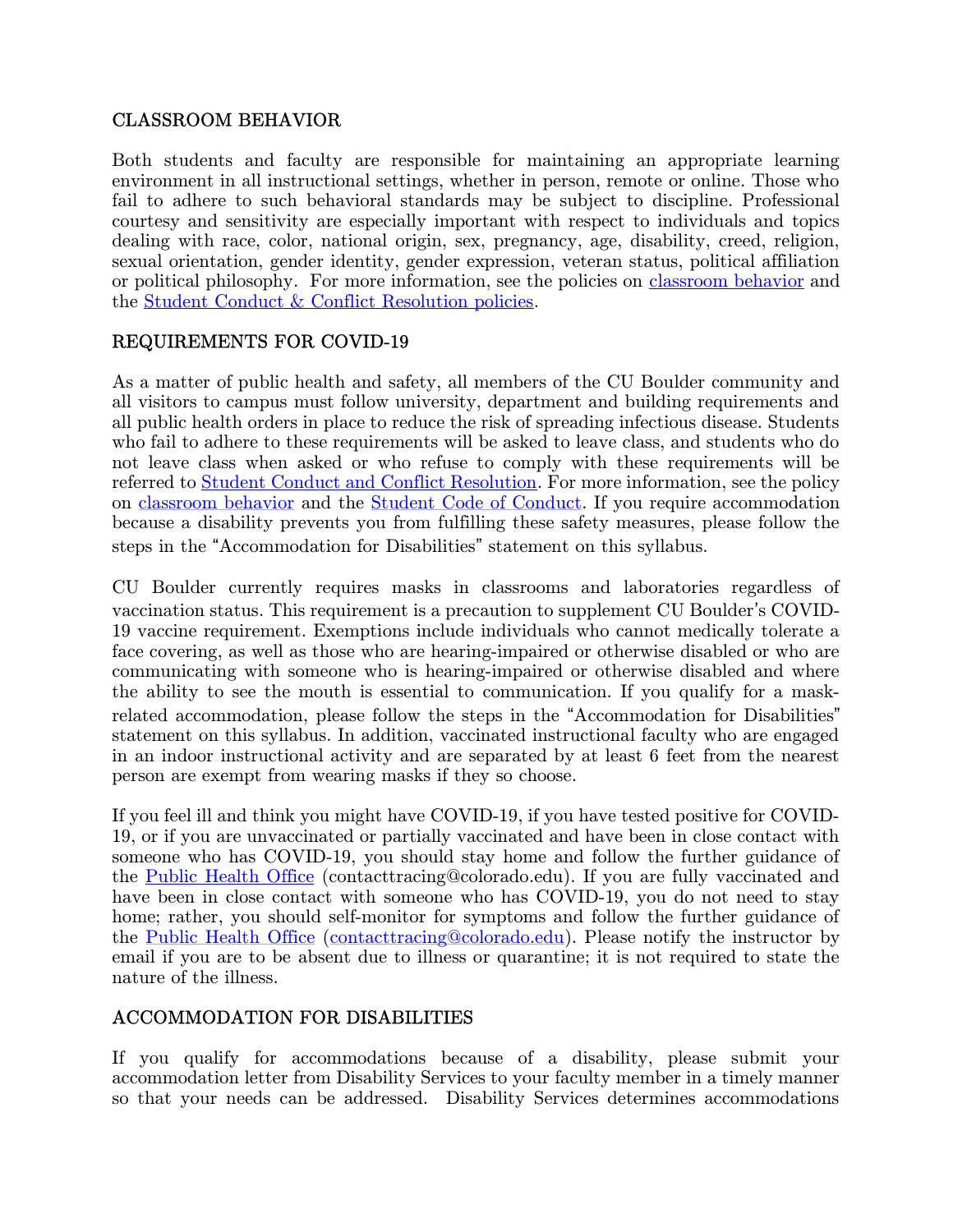based on documented disabilities in the academic environment. Information on requesting accommodations is located on the Disability Services website. Contact Disability Services at 303-492-8671 or dsinfo@colorado.edu for further assistance. If you have a temporary medical condition, see Temporary Medical Conditions on the Disability Services website.

# PREFERRED STUDENT NAMES AND PRONOUNS

CU Boulder recognizes that students' legal information doesn't always align with how they identify. Students may update their preferred names and pronouns via the student portal; those preferred names and pronouns are listed on instructors' class rosters. In the absence of such updates, the name that appears on the class roster is the student's legal name.

# HONOR CODE

All students enrolled in a University of Colorado Boulder course are responsible for knowing and adhering to the Honor Code academic integrity policy. Violations of the Honor Code may include, but are not limited to: plagiarism, cheating, fabrication, lying, bribery, threat, unauthorized access to academic materials, clicker fraud, submitting the same or similar work in more than one course without permission from all course instructors involved, and aiding academic dishonesty. All incidents of academic misconduct will be reported to the Honor Code (honor@colorado.edu; 303-492-5550). Students found responsible for violating the academic integrity policy will be subject to nonacademic sanctions from the Honor Code as well as academic sanctions from the faculty member. Additional information regarding the Honor Code academic integrity policy can be found on the Honor Code website.

### SEXUAL MISCONDUCT, DISCRIMINATION, HARASSMENT AND/OR RELATED RETALIATION

CU Boulder is committed to fostering an inclusive and welcoming learning, working, and living environment. The university will not tolerate acts of sexual misconduct (harassment, exploitation, and assault), intimate partner violence (dating or domestic violence), stalking, or protected-class discrimination or harassment by or against members of our community. Individuals who believe they have been subject to misconduct or retaliatory actions for reporting a concern should contact the Office of Institutional Equity and Compliance (OIEC) at 303-492-2127 or email cureport@colorado.edu. Information about university policies, reporting options, and the support resources can be found on the OIEC website.

Please know that faculty and graduate instructors have a responsibility to inform OIEC when they are made aware of incidents of sexual misconduct, dating and domestic violence, stalking, discrimination, harassment and/or related retaliation, to ensure that individuals impacted receive information about their rights, support resources, and reporting options. To learn more about reporting and support options for a variety of concerns, visit Don't Ignore It.